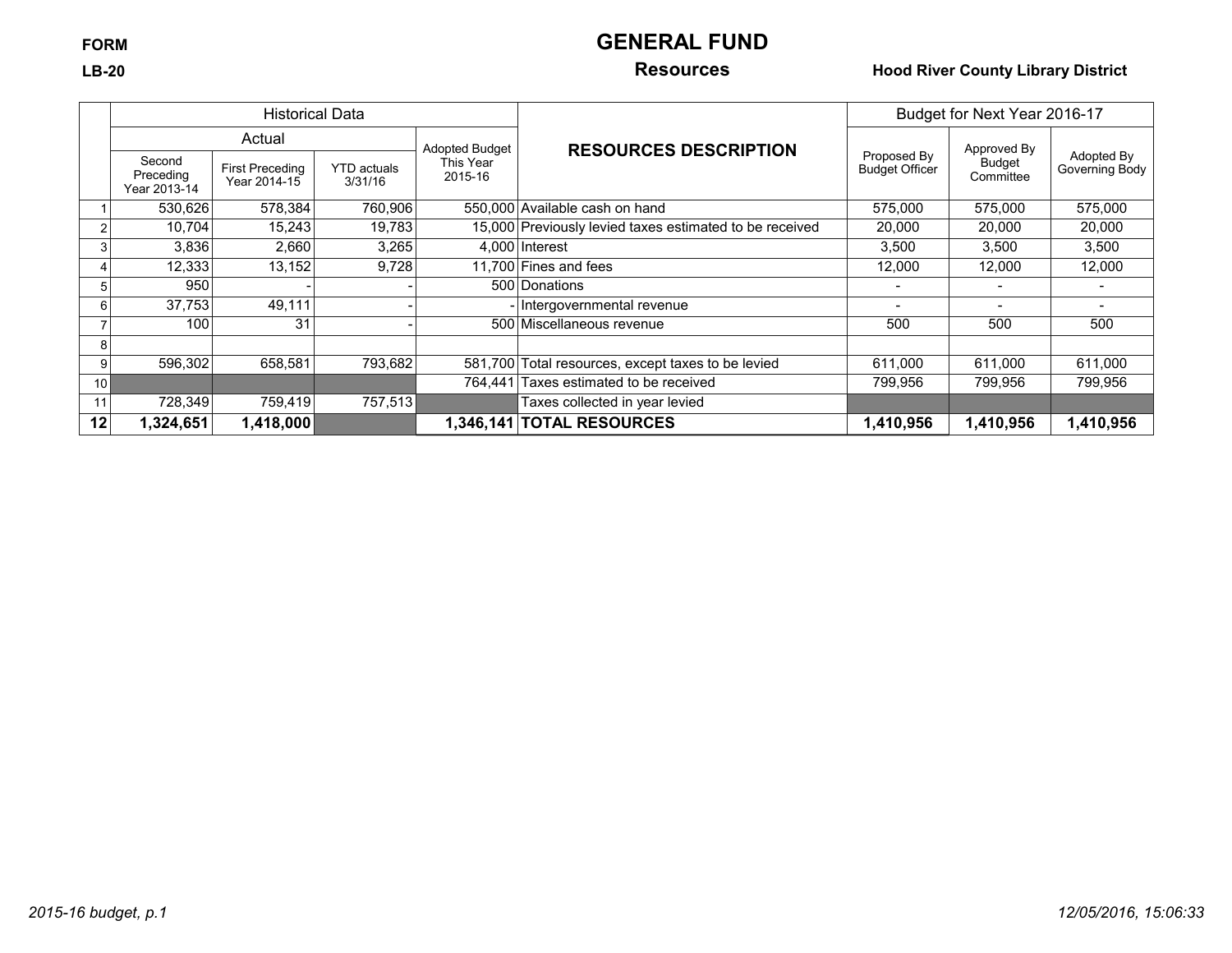# **FORM GENERAL FUND**

## **LB-31 Requirements Hood River County Library District**

|                         |                                  | <b>Historical Data</b>                 |                         |                       |                                       | Budget for Next Year 2016-17         |                                        |                              |
|-------------------------|----------------------------------|----------------------------------------|-------------------------|-----------------------|---------------------------------------|--------------------------------------|----------------------------------------|------------------------------|
|                         |                                  | Actual                                 |                         | <b>Adopted Budget</b> | <b>REQUIREMENTS DESCRIPTION</b>       |                                      |                                        |                              |
|                         | Second Preceding<br>Year 2013-14 | <b>First Preceding</b><br>Year 2014-15 | <b>YTD</b><br>3/31/2016 | This Year<br>2015-16  |                                       | Proposed by<br><b>Budget Officer</b> | Approved by<br><b>Budget Committee</b> | Adopted by<br>Governing Body |
|                         |                                  |                                        |                         |                       | <b>PERSONAL SERVICES</b>              |                                      |                                        |                              |
| $\overline{\mathbf{c}}$ |                                  |                                        |                         |                       | <b>Salaries</b>                       |                                      |                                        |                              |
| 3                       | 2,925                            | 6,414                                  | 3,376                   |                       | 5,494 Library Clerk I                 | 6,855                                | 6,855                                  | 6,855                        |
|                         | 49,486                           |                                        | 47,959                  |                       | 81,631 Library Clerk II               | 81,515                               | 81,515                                 | 81,515                       |
| 5                       | 65,559                           | 79,239                                 | 56,954                  |                       | 78,443 Library Assistant I            | 60,817                               | 60,817                                 | 60,817                       |
| 6                       | 95,900                           |                                        | 54,754                  |                       | 75,470 Library Assistant II           | 111,443                              | 111,443                                | 111,443                      |
|                         | 24,536                           | 63,875                                 | 19,933                  |                       | 30,261 Librarian I                    | 59,859                               | 59,859                                 | 59,859                       |
| 8                       | 36,085                           | 49,116                                 | 26,136                  |                       | 51,076 Librarian II                   | 55,141                               | 55.141                                 | 55,141                       |
| 9                       | 62,915                           | 65,110                                 | 53,864                  |                       | 72,643 Library Director               | 79,608                               | 79,608                                 | 79,608                       |
| 10                      | 337,405                          | 263,754                                | 262,976                 |                       | 395,019 Total Salaries                | 455,238                              | 455,238                                | 455,238                      |
| 11                      |                                  |                                        |                         |                       |                                       |                                      |                                        |                              |
| 12                      |                                  |                                        |                         |                       | <b>Benefits</b>                       |                                      |                                        |                              |
| 13                      | 22,072                           | 28,285                                 | 22,633                  |                       | 27,710 Retirement                     | 36,160                               | 36,160                                 | 36,160                       |
| 14                      | 25,812                           | 29,414                                 | 20,076                  | 30.219 FICA           |                                       | 34,826                               | 34,826                                 | 34,826                       |
| 15                      | 2,520                            | 246                                    | 1,088                   |                       | 1,200 Workers' compensation insurance | 1,200                                | 1,200                                  | 1,200                        |
| 16                      | 53,303                           | 62,383                                 | 52,475                  |                       | 60.125 Health insurance               | 81,498                               | 81,498                                 | 81,498                       |
| 17                      | 6,375                            | 6,850                                  | 3,536                   |                       | 7,110 Unemployment insurance          | 5,918                                | 5,918                                  | 5,918                        |
| 18                      | 110,082                          | 127,178                                | 99,808                  |                       | 126,365 Total benefits                | 159,602                              | 159,602                                | 159,602                      |
| 19                      |                                  |                                        |                         |                       |                                       |                                      |                                        |                              |
| 20                      | 447,487                          | 390,932                                | 362,784                 |                       | 521.383 TOTAL PERSONAL SERVICES       | 614,840                              | 614,840                                | 614,840                      |
| 21                      |                                  |                                        |                         |                       |                                       |                                      |                                        |                              |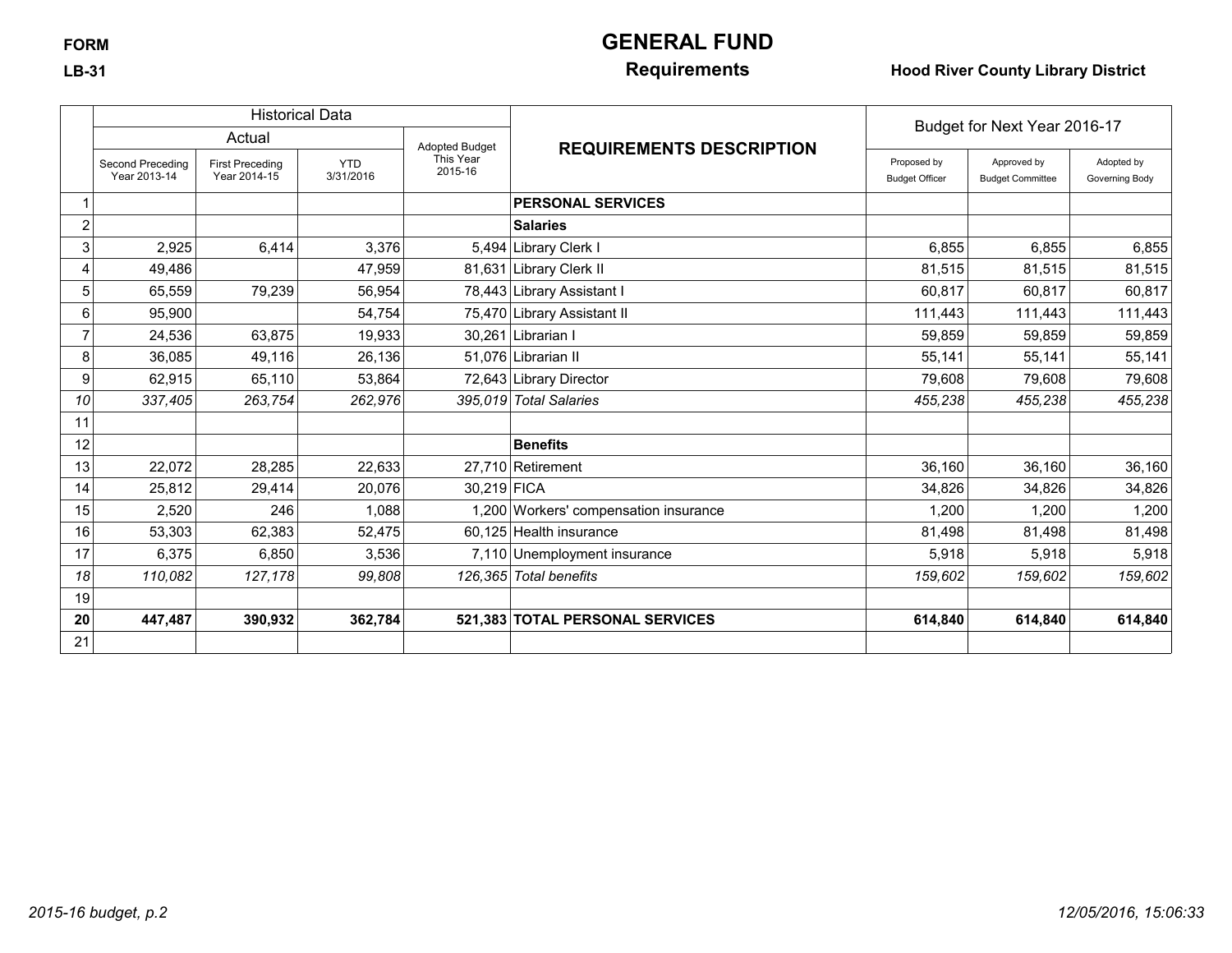| 22 |        |        |        | <b>MATERIALS AND SERVICES</b>           |        |        |        |
|----|--------|--------|--------|-----------------------------------------|--------|--------|--------|
| 23 | 183    | 223    | 144    | 300 Bank charges                        | 250    | 250    | 250    |
| 24 | 3,700  | 3,700  | 500    | 8,100 Building rental                   | 12,400 | 12,400 | 12,400 |
| 25 | 24,028 | 22,454 | 11,017 | 15,000 Building maintenance             | 15,000 | 15,000 | 15,000 |
| 26 |        |        | 6,435  | 6,000 HVAC                              | 8,000  | 8,000  | 8,000  |
| 27 |        |        | 1,366  | 2,100 Elevator                          | 2,000  | 2,000  | 2,000  |
| 28 | 8,878  | 10,496 |        | Telecommunications                      |        |        |        |
| 29 |        |        | 3,472  | 5,340 Telephone                         | 4,500  | 4,500  | 4,500  |
| 30 |        |        | 3,825  | 5,400 Internet                          | 5,250  | 5,250  | 5,250  |
| 31 | 70,508 | 66,326 | 52,906 | 70,000 Collection development           | 75,000 | 75,000 | 75,000 |
| 32 | 10,104 | 6,102  | 2,017  | 10,000 Technology                       | 20,000 | 20,000 | 20,000 |
| 33 | 25,025 | 12,260 | 19,700 | 22,200 Accounting and auditing          | 23,000 | 23,000 | 23,000 |
| 34 |        | 1,824  | 1,293  | $3,000$ Courier                         | 3,000  | 3,000  | 3,000  |
| 35 | 20,711 | 20,676 | 15,702 | 21,000 Custodial services               | 24,000 | 24,000 | 24,000 |
| 36 | 1,697  | 6,156  | 3,014  | 4,000 Technical services                | 4,000  | 4,000  | 4,000  |
| 37 | 4,200  | 10,500 | 11,340 | 12,000 Library consortium               | 12,000 | 12,000 | 12,000 |
| 38 | 1,012  | 989    | 743    | $1,100$ Copiers                         | 1,100  | 1,100  | 1,100  |
| 39 |        | 1,479  |        | Elections                               | 2,000  | 2,000  | 2,000  |
| 40 | 6,682  | 3,722  | 2,967  | 5,000 Furniture and equipment           | 5,000  | 5,000  | 5,000  |
| 41 | 3,497  | 3,872  | 4,254  | 4,000 Property and liability insurance  | 10,000 | 10,000 | 10,000 |
| 42 | 3,072  | 11,306 | 9,643  | 20,000 Georgiana Smith Memorial Gardens | 22,000 | 21,000 | 21,000 |
| 43 | 3,587  | 1,837  | 2,063  | 2,500 Legal Services                    | 3,000  | 3,000  | 3,000  |
| 44 |        |        | 9,624  | 15,000 Professional services            |        |        |        |
| 45 | 3,286  | 3,687  | 1,862  | 3,500 Membership dues                   | 4,000  | 4,000  | 4,000  |
| 46 | 700    | 876    | 294    | 1,000 Miscellaneous                     | 1,000  | 1,000  | 1,000  |
| 47 | 693    | 820    | 553    | 1,000 Postage/freight                   | 1,000  | 1,000  | 1,000  |
| 48 | 1,056  | 1,132  | 532    | 1,000 Printing                          | 1,000  | 1,000  | 1,000  |
| 49 | 15,715 | 15,439 | 10,970 | 25,000 Programs                         | 22,000 | 22,000 | 22,000 |
| 50 | 1,095  | 1,247  | 295    | 1,000 Advertising                       | 1,000  | 1,000  | 1,000  |
| 51 | 24,750 | 17,170 | 10,199 | 17,000 Office supplies                  | 16,000 | 16,000 | 16,000 |
| 52 | 4,087  | 5,087  | 3,005  | $5,000$ Travel                          | 5,000  | 5,000  | 5,000  |
| 53 | 1,337  | 1,194  | 1,546  | $2,000$ Training                        | 1,750  | 1,750  | 1,750  |
| 54 | 461    | 764    | 1,127  | 1,000 Board development                 | 1,500  | 1,500  | 1,500  |
| 55 |        |        |        | Parking reimbursement                   |        | 1,000  | 1,000  |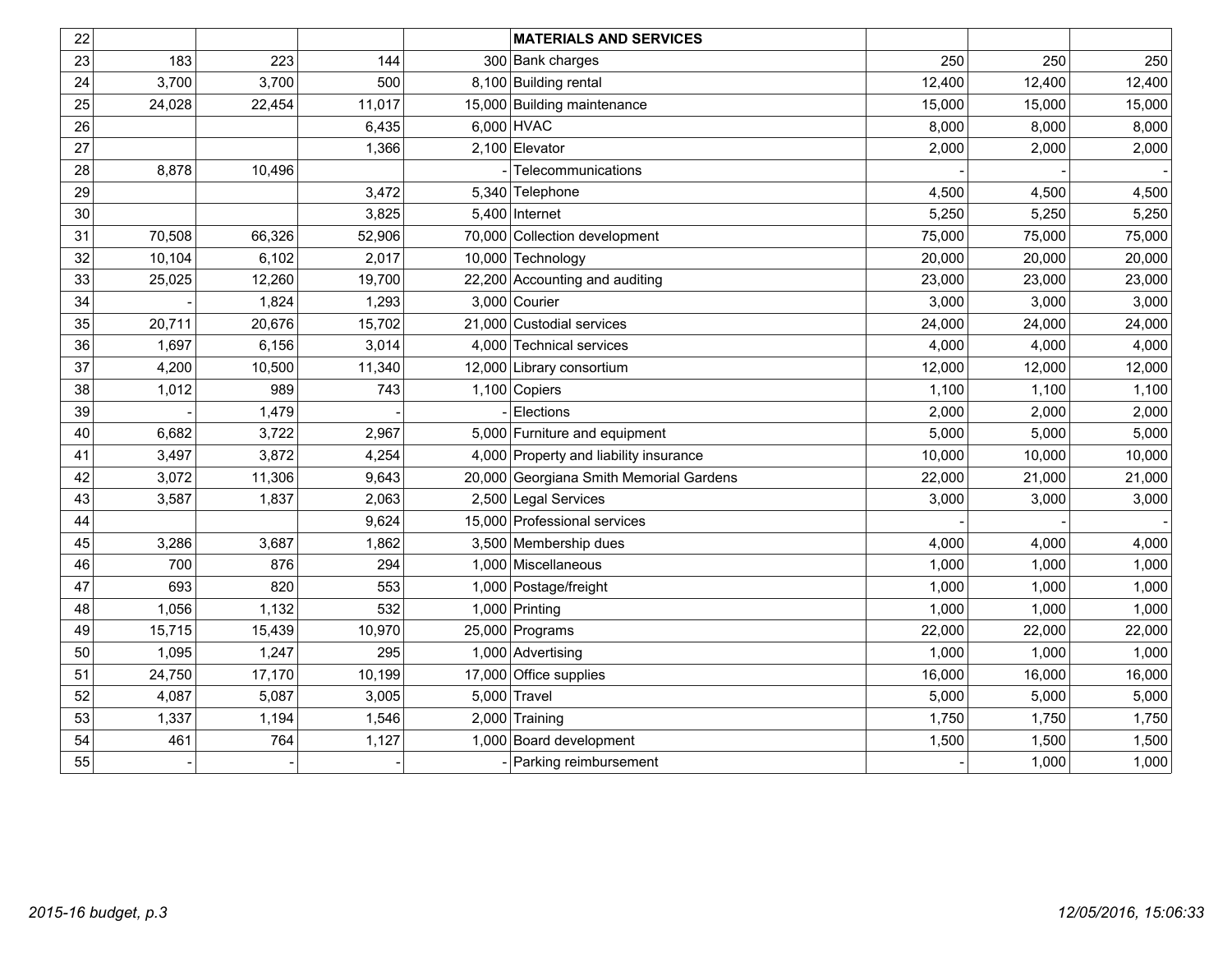| 56 | 33,718    | 36,408    |         |         | - Utilities                               |           |           |           |
|----|-----------|-----------|---------|---------|-------------------------------------------|-----------|-----------|-----------|
| 57 |           |           | 13,227  |         | 20,500 Electricity                        | 20,000    | 20,000    | 20,000    |
| 58 |           |           | 1,038   |         | 1,500 Garbage                             | 1,500     | 1,500     | 1,500     |
| 59 |           |           | 4,162   |         | 11,500 Natural gas                        | 10,000    | 10,000    | 10,000    |
| 60 |           |           | 3,104   |         | 4,400 Water and sewer (building)          | 4,500     | 4,500     | 4,500     |
| 61 |           |           |         |         |                                           |           |           |           |
| 62 | 273,782   | 267,746   | 213,939 |         | 327,440 TOTAL MATERIALS & SERVICES        | 341,750   | 341,750   | 341,750   |
| 63 |           |           |         |         |                                           |           |           |           |
| 64 | 25,000    | 50,000    | 50,000  |         | 50,000 TRANSFER TO CAPITAL RESERVE        | 40,000    | 40,000    | 40,000    |
| 65 |           |           |         |         |                                           |           |           |           |
| 66 |           |           |         |         | 90,000 CONTINGENCY                        | 100,000   | 100,000   | 100,000   |
| 67 |           |           |         |         |                                           |           |           |           |
| 68 | 746,269   | 708,678   | 626,723 |         | 988,823 Total expenditures                | 1,096,590 | 1,096,590 | 1,096,590 |
| 69 |           |           |         |         |                                           |           |           |           |
| 70 |           |           |         |         | 10.000 Vacation Reserve                   | 12,500    | 12,500    | 12,500    |
| 71 | 578,382   | 597,340   |         |         | Ending Balance (Prior Years)              |           |           |           |
| 72 |           |           |         | 347.318 | <b>UNAPPROPRIATED ENDING FUND BALANCE</b> | 301,866   | 301,866   | 301,866   |
| 73 | 1,324,651 | 1,306,018 |         |         | 1,346,141 TOTAL REQUIREMENTS              | 1,410,956 | 1,410,956 | 1,410,956 |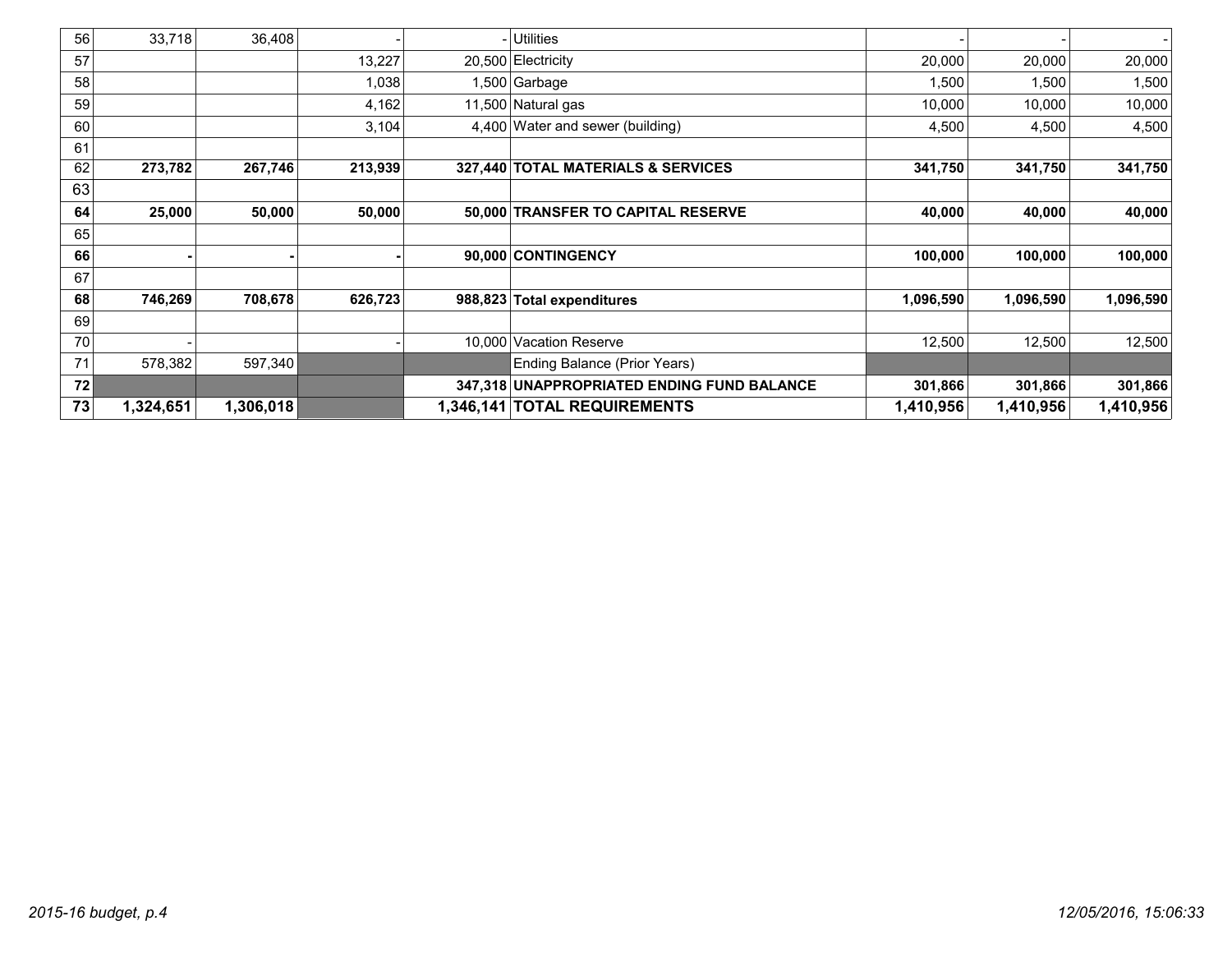### **LB-11 Resources and Requirements**

Fund review year: 2021

This fund is authorized and established by Resolution No. 2013-14.008 on May 20, 2014, for the following specified purposes: capital outlay for land acquisition, building construction/improvements, installation and repair of major building systems, and depreciable equipment.

**Hood River County Library District**

|    |                                  | <b>Historical Data</b>                 |                         |                       |                                        | Budget for Next Year 2016-17         |                                        |                              |
|----|----------------------------------|----------------------------------------|-------------------------|-----------------------|----------------------------------------|--------------------------------------|----------------------------------------|------------------------------|
|    |                                  | Actual                                 |                         | <b>Adopted Budget</b> | <b>REQUIREMENTS DESCRIPTION</b>        |                                      |                                        |                              |
|    | Second Preceding<br>Year 2013-14 | <b>First Preceding</b><br>Year 2014-15 | <b>YTD</b><br>3/31/2016 | This Year<br>2015-16  |                                        | Proposed by<br><b>Budget Officer</b> | Approved by<br><b>Budget Committee</b> | Adopted by<br>Governing Body |
|    |                                  |                                        |                         |                       | <b>RESOURCES</b>                       |                                      |                                        |                              |
| 2  | 55,426                           | 57,573                                 | 97,830                  |                       | 78.301 Cash on hand                    | 80,000                               | 80.000                                 | 80,000                       |
| 3  | 475                              | 352                                    | 424                     |                       | 400 Interest                           | 400                                  | 400                                    | 400                          |
|    | 25,000                           | 50.000                                 | 50,000                  |                       | 50.000 Transfer from General Fund      | 40.000                               | 40.000                                 | 40,000                       |
| 5  |                                  |                                        |                         |                       |                                        |                                      |                                        |                              |
| 6  | 80,901                           | 107,925                                | 148,254                 |                       | 128,701 TOTAL RESOURCES                | 120,400                              | 120,400                                | 120,400                      |
|    |                                  |                                        |                         |                       |                                        |                                      |                                        |                              |
| 8  |                                  |                                        |                         |                       | <b>REQUIREMENTS</b>                    |                                      |                                        |                              |
| 9  | 23,328                           | 10,095                                 | 40,809                  |                       | 50,000 Capital outlay                  | 75,000                               | 75,000                                 | 75,000                       |
| 10 |                                  |                                        |                         |                       |                                        |                                      |                                        |                              |
| 11 | 57,573                           | 97,830                                 |                         |                       | Ending balance (prior years)           |                                      |                                        |                              |
| 12 |                                  |                                        |                         |                       | 78,701 RESERVED FOR FUTURE EXPENDITURE | 45,400                               | 45,400                                 | 45,400                       |
| 13 | 80,901                           | 107,925                                |                         |                       | 128,701 TOTAL REQUIREMENTS             | 120,400                              | 120,400                                | 120,400                      |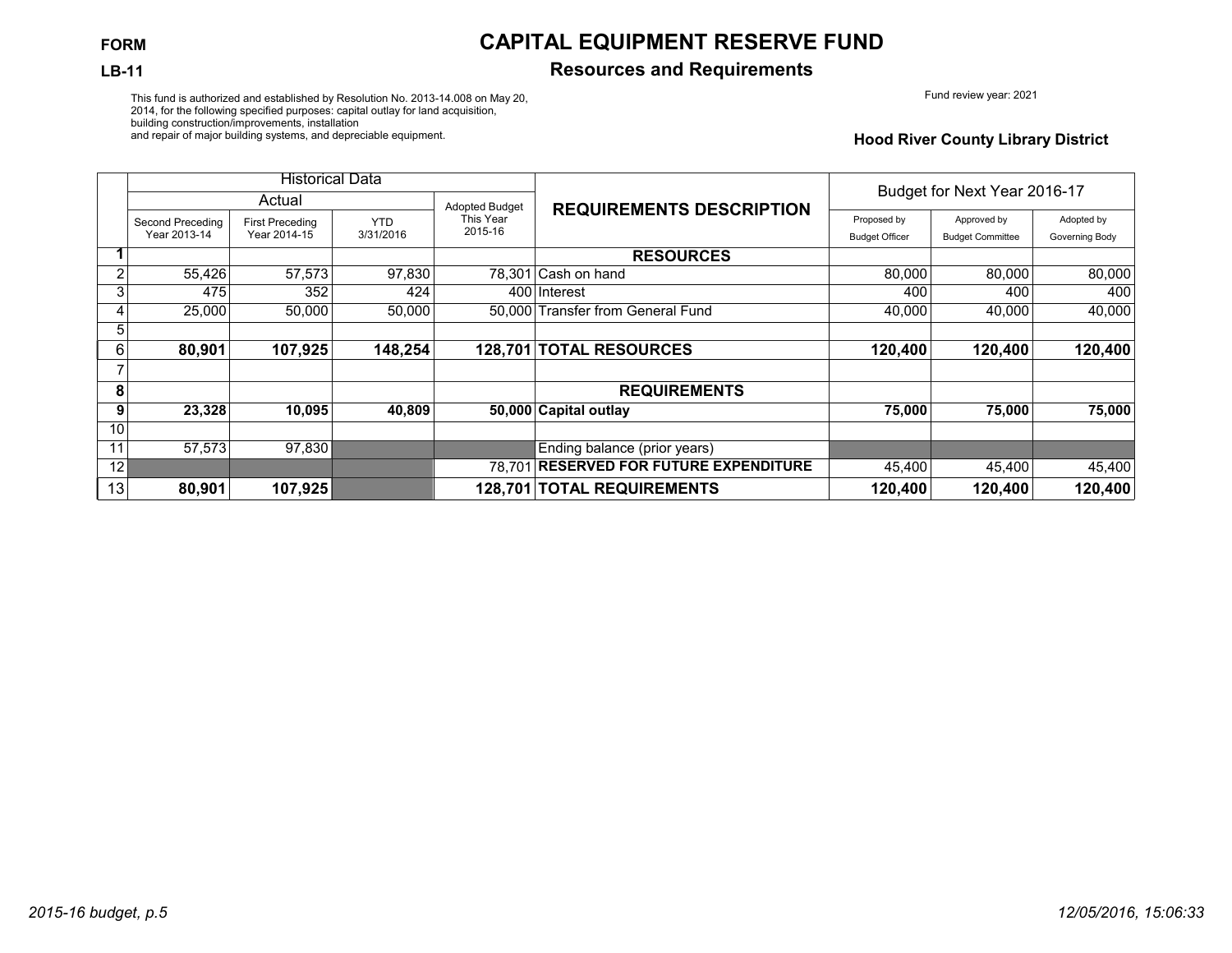## **FORM GRANTS FUND**

## **LB-10 Resources and Requirements Hood River County Library District**

|                |                                  | <b>Historical Data</b>                 |                         |                       |                                         | Budget for Next Year 2016-17         |                                        |                              |
|----------------|----------------------------------|----------------------------------------|-------------------------|-----------------------|-----------------------------------------|--------------------------------------|----------------------------------------|------------------------------|
|                |                                  | Actual                                 |                         | <b>Adopted Budget</b> | <b>REQUIREMENTS DESCRIPTION</b>         |                                      |                                        |                              |
|                | Second Preceding<br>Year 2013-14 | <b>First Preceding</b><br>Year 2014-15 | <b>YTD</b><br>3/31/2016 | This Year<br>2015-16  |                                         | Proposed by<br><b>Budget Officer</b> | Approved by<br><b>Budget Committee</b> | Adopted by<br>Governing Body |
| 1              |                                  |                                        |                         |                       | <b>RESOURCES</b>                        |                                      |                                        |                              |
| $\overline{c}$ | 25,523                           | 12,869                                 | 62,010                  |                       | $35,000$ Cash on hand                   | 43,500                               | 43,500                                 | 43,500                       |
| 3              | 23,021                           | 28,946                                 | 29,231                  |                       | 250,000 Grants (specific purposes)      | 150,000                              | 150,000                                | 150,000                      |
| 4              | 10,449                           | 10,865                                 | 17,524                  |                       | 10,000 Friends of the Library donations | 10,000                               | 10,000                                 | 10,000                       |
| $\mathbf 5$    | 20,000                           | 70,000                                 | 15,000                  |                       | 15,000 Library Foundation donations     | 50,000                               | 50,000                                 | 50,000                       |
| 6              |                                  |                                        |                         |                       | 1,000 Pat Hazelhurst Fund donations     | 1,000                                | 1,000                                  | 1,000                        |
| 7              |                                  |                                        |                         |                       |                                         |                                      |                                        |                              |
| 8              | 78,993                           | 122,680                                | 61,755                  |                       | 311,000 TOTAL RESOURCES                 | 254,500                              | 254,500                                | 254,500                      |
| 9              |                                  |                                        |                         |                       |                                         |                                      |                                        |                              |
| 10             |                                  |                                        |                         |                       | <b>REQUIREMENTS</b>                     |                                      |                                        |                              |
| 11             |                                  |                                        |                         |                       | <b>Personal services</b>                |                                      |                                        |                              |
| 12             |                                  |                                        |                         |                       | <b>Salaries</b>                         |                                      |                                        |                              |
| 13             |                                  |                                        |                         |                       | 12,239 Library Assistant II             |                                      |                                        |                              |
| 14             |                                  |                                        |                         |                       |                                         |                                      |                                        |                              |
| 15             |                                  |                                        |                         |                       | <b>Benefits</b>                         |                                      |                                        |                              |
| 16             |                                  |                                        |                         |                       | 1,102 Retirement                        |                                      |                                        |                              |
| 17             |                                  |                                        |                         |                       | 4,000 Health insurance                  |                                      |                                        |                              |
| 18             |                                  |                                        |                         |                       |                                         |                                      |                                        |                              |
| 19             |                                  |                                        |                         |                       | Other personal services                 |                                      |                                        |                              |
| 20             |                                  |                                        |                         |                       |                                         |                                      |                                        |                              |
| 21             | 3,956                            | 24,997                                 | 17,851                  |                       | 17,340 Total personal services          |                                      |                                        |                              |
| 22             |                                  |                                        |                         |                       |                                         |                                      |                                        |                              |
| 23             |                                  |                                        |                         |                       | <b>Materials and services</b>           |                                      |                                        |                              |
| 24             | 23,247                           | 18,802                                 | 7,113                   |                       | 20,000 Collection development           | 20,000                               | 20,000                                 | 20,000                       |
| 25             | 2,663                            | 6,913                                  |                         |                       | 5,000 Technology                        | 2,000                                | 2,000                                  | 2,000                        |
| 26             | 8,031                            | 7,330                                  | 6,815                   |                       | $10,000$ Programs                       | 15,000                               | 15,000                                 | 15,000                       |
| 27             | 6,319                            | 1,294                                  | 4,684                   |                       | 25,000 Furniture and equipment          | 15,000                               | 15,000                                 | 15,000                       |
| 28             | 562                              | 1,334                                  | 10,722                  |                       | 30,000 Other materials and services     | 27,500                               | 27,500                                 | 27,500                       |
| 29             |                                  |                                        |                         |                       |                                         |                                      |                                        |                              |
| 30             | 40,822                           | 35,673                                 | 29,334                  |                       | 90.000 Total materials and services     | 79,500                               | 79,500                                 | 79,500                       |
| 31             |                                  |                                        |                         |                       |                                         |                                      |                                        |                              |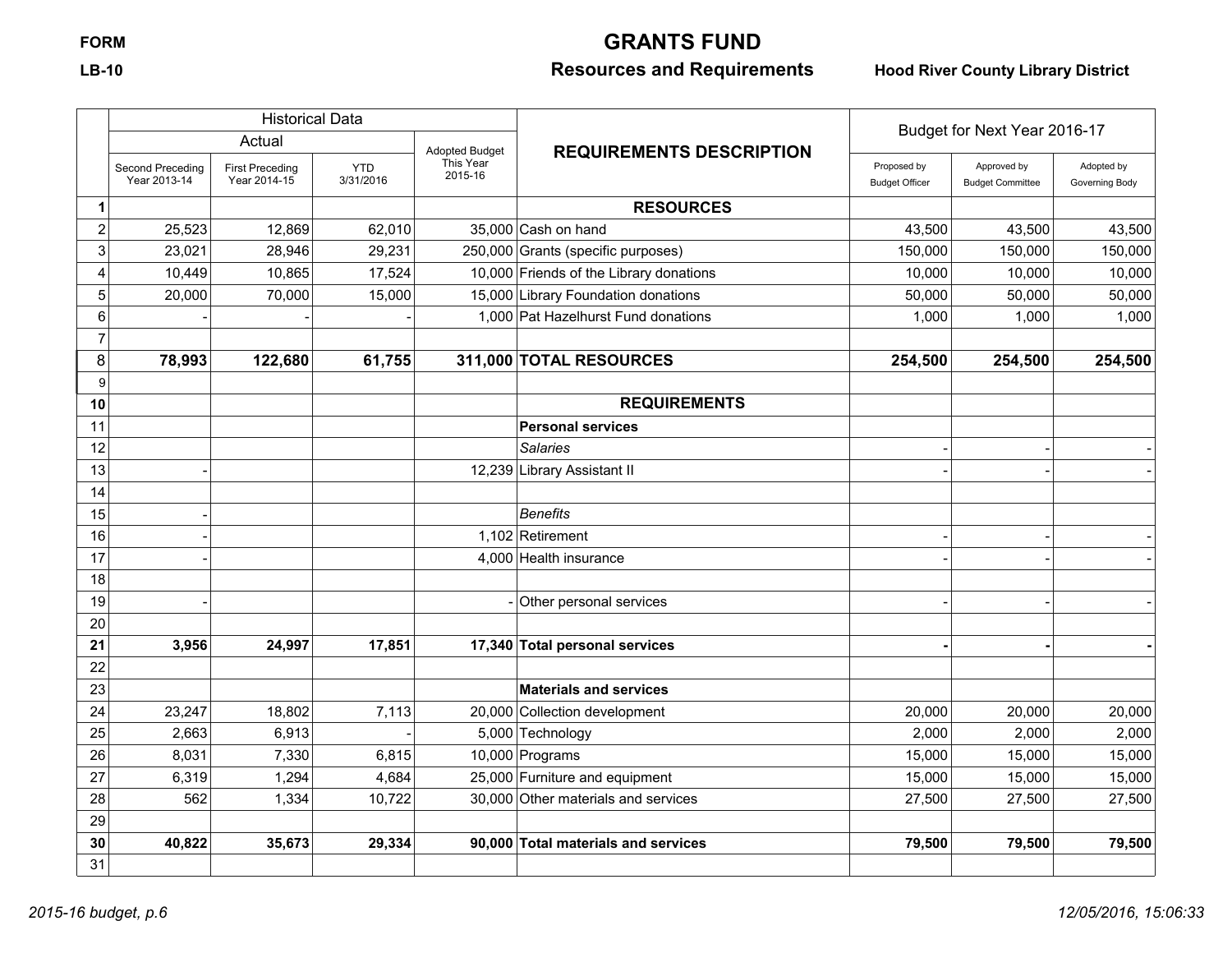| 32 | 21.346 |         | 15.579 | 175,000 Capital outlay                    | 175.000 | 175,000 | 175,000 |
|----|--------|---------|--------|-------------------------------------------|---------|---------|---------|
| 33 |        |         |        |                                           |         |         |         |
| 34 | 12.869 | 62.010  |        | Ending balance (prior years)              |         |         |         |
| 35 |        |         |        | 28,660 UNAPPROPRIATED ENDING FUND BALANCE |         |         |         |
| 36 | 53,691 | 122,680 |        | 311,000 TOTAL REQUIREMENTS                | 254,500 | 254,500 | 254,500 |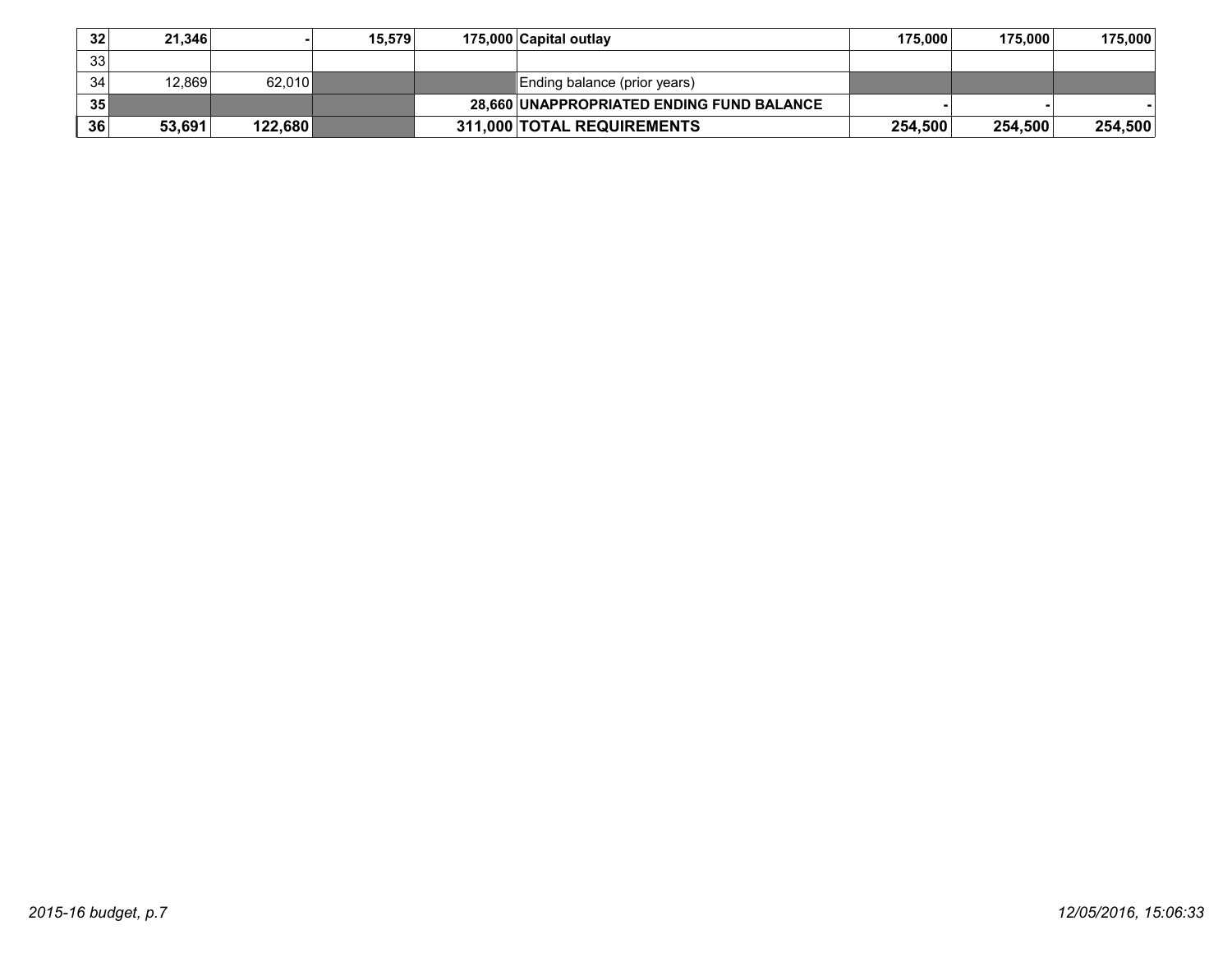# **FORM SAGE LIBRARY SYSTEM FUND**

## **LB-10 Resources and Requirements Hood River County Library District**

|                  | <b>Historical Data</b>           |                                        |                         |                       |                                    | Budget for Next Year 2016-17         |                                        |                              |
|------------------|----------------------------------|----------------------------------------|-------------------------|-----------------------|------------------------------------|--------------------------------------|----------------------------------------|------------------------------|
|                  |                                  | Actual                                 |                         | <b>Adopted Budget</b> | <b>REQUIREMENTS DESCRIPTION</b>    |                                      |                                        |                              |
|                  | Second Preceding<br>Year 2013-14 | <b>First Preceding</b><br>Year 2014-15 | <b>YTD</b><br>3/31/2016 | This Year<br>2015-16  |                                    | Proposed by<br><b>Budget Officer</b> | Approved by<br><b>Budget Committee</b> | Adopted by<br>Governing Body |
| 1                |                                  |                                        |                         |                       | <b>RESOURCES</b>                   |                                      |                                        |                              |
| $\overline{c}$   |                                  |                                        |                         |                       | Cash on hand                       |                                      |                                        |                              |
| 3                |                                  |                                        | 43,525                  |                       | 65,875 Intergovernmental revenue   | 68,698                               | 68,698                                 | 68,698                       |
| 4                |                                  |                                        |                         |                       |                                    |                                      |                                        |                              |
| 5                |                                  |                                        | 43,525                  |                       | 65,875 TOTAL RESOURCES             | 68,698                               | 68,698                                 | 68,698                       |
| 6                |                                  |                                        |                         |                       |                                    |                                      |                                        |                              |
| $\overline{7}$   |                                  |                                        |                         |                       | <b>REQUIREMENTS</b>                |                                      |                                        |                              |
| 8                |                                  |                                        |                         |                       | <b>Personal Services</b>           |                                      |                                        |                              |
| $\boldsymbol{9}$ |                                  |                                        |                         |                       | <b>Salaries</b>                    |                                      |                                        |                              |
| 10               |                                  |                                        | 29,814                  |                       | 40,953 Librarian I                 | 43,534                               | 43,534                                 | 43,534                       |
| 11               |                                  |                                        |                         |                       |                                    |                                      |                                        |                              |
| 12               |                                  |                                        |                         |                       | <b>Benefits</b>                    |                                      |                                        |                              |
| 13               |                                  |                                        |                         |                       | 3,686 Retirement                   | 3,918                                | 3,918                                  | 3,918                        |
| 14               |                                  |                                        | 2,271                   | $3,133$ FICA          |                                    | 3,330                                | 3,330                                  | 3,330                        |
| 15               |                                  |                                        | 27                      |                       | 66 Workers' compensation insurance | 50                                   | 50                                     | 50                           |
| 16               |                                  |                                        | (125)                   |                       | 6,000 Health insurance             | 6,000                                | 6,000                                  | 6,000                        |
| 17               |                                  |                                        | 414                     |                       | 737 Unemployment insurance         | 566                                  | 566                                    | 566                          |
| 18               |                                  |                                        |                         |                       |                                    |                                      |                                        |                              |
| 19               |                                  |                                        | 32,401                  |                       | 54,575 Total personal services     | 57,398                               | 57,398                                 | 57,398                       |
| 20               |                                  |                                        |                         |                       |                                    |                                      |                                        |                              |
| 21               |                                  |                                        |                         |                       | <b>Materials and services</b>      |                                      |                                        |                              |
| 22               |                                  |                                        |                         |                       | 300 Membership dues                | 300                                  | 300                                    | 300                          |
| 23               |                                  |                                        | 228                     |                       | 3,000 Travel                       | 3,000                                | 3,000                                  | 3,000                        |
| 24               |                                  |                                        |                         |                       | 1,000 Training                     | 1,000                                | 1,000                                  | 1,000                        |
| 25               |                                  |                                        |                         |                       | 2,000 Other materials and services | 2,000                                | 2,000                                  | 2,000                        |
| 26               |                                  |                                        |                         |                       |                                    |                                      |                                        |                              |
| 27               |                                  |                                        | 228                     |                       | 6,300 Total materials and services | 6,300                                | 6,300                                  | 6,300                        |
| 28               |                                  |                                        |                         |                       |                                    |                                      |                                        |                              |